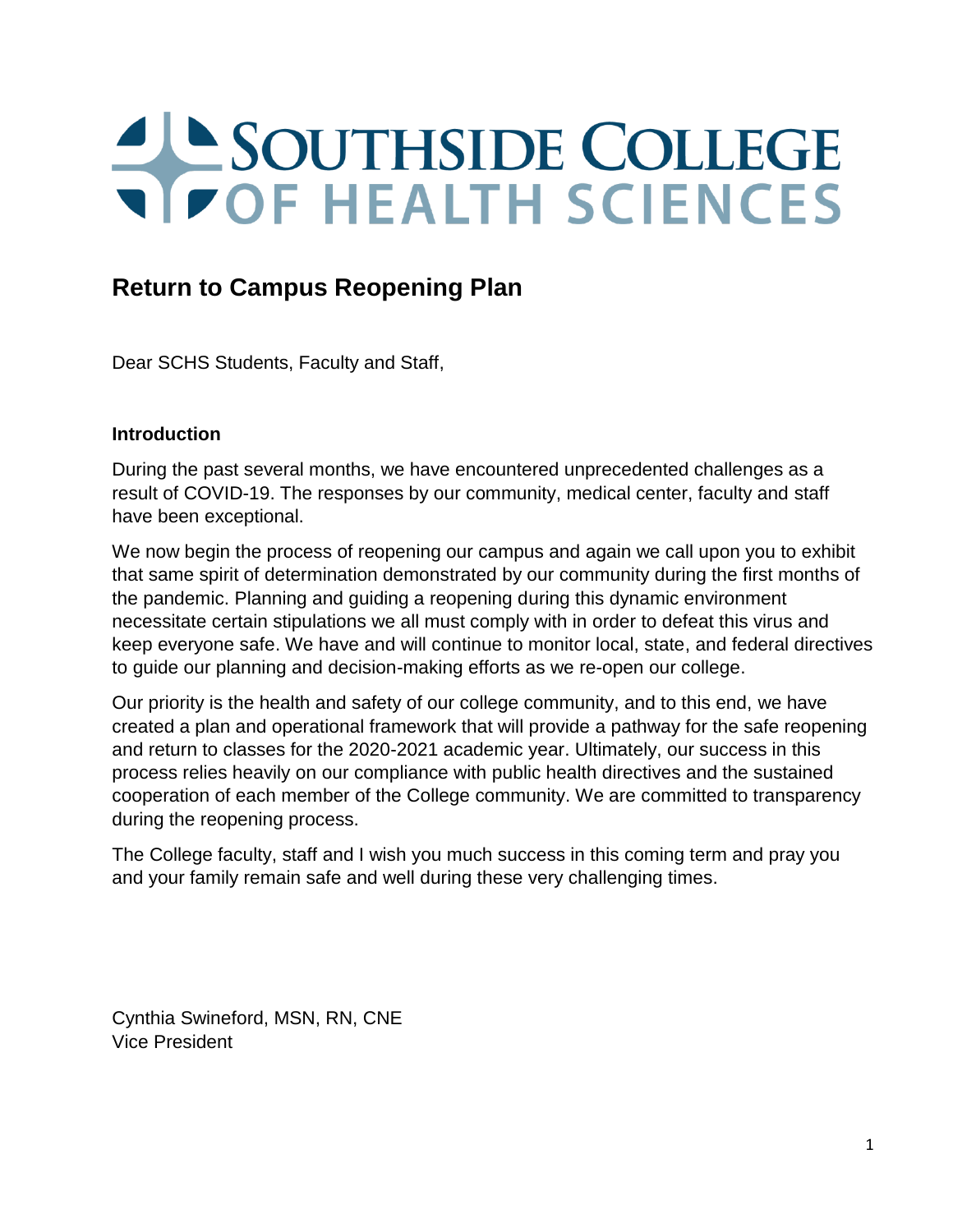## **Guiding Tenets for all Decisions**

The following tenets are central in planning a safe return to the Southside College of Health Sciences (SCHS) campus for all students, faculty, and staff. SCHS formed the Executive Council to create a strategic phases approach to opening our campus guided primarily by our commitment to the health and safety of our College community and in keeping with our mission of academic excellence. The Executive Council functions as the COVID-19 campus team to determine compliance with the health department and Governor's Executive Orders and Directives. This team develops plans and policies regarding school closures and reopening, assignment of faculty and staff to subcommittees and teams, ensures adequate training and updates for students, faculty and staff, ensures student acknowledgments are obtained and on file, and engages with the health care facility to order supplies, personnel, and equipment are available for cleaning. The Executive Council is composed of program directors (3), Director of Business Operations, Director of Student Services, and Institutional Quality Management. The Vice President of the College chairs this committee.

## 1. **Health and Safety**

Our primary consideration is the health, safety, and well-being of our College community. We pledge to use evidence-based data to drive our decision-making process, and will follow the directives of state, local and federal authorities including the Centers for Disease Control (CDC) and the Virginia Department of Health. As conditions change, so too will our campus procedures, practices and even policies, offering flexibility in adapting to the dynamic environment and maintaining the highest levels of health and safety for our community.

## 2. **Excellence and Shared Governance**

Faculty, staff, and students have the right to expect and receive excellence at SCHS. We will continue to provide excellent instructional experiences both inside and outside the classroom, no matter what format is being used. SCHS remains committed to providing students with a robust and rigorous education that will prepare them to enter the healthcare workforce.

## 3. **Student Success**

The SCHS faculty and administration are committed to developing a plan and arriving at decisions which will promote and foster student success. This includes but is not limited to personal development, intellectual growth, and emotional well-being. We are committed to ensuring that students have the opportunity to graduate from their programs on time, and that all student support services are maintained and fully available for students.

## 4. **Inclusion and Equality**

The SCHS community values diversity, inclusivity, and equitable decision-making for all members of the College community. We understand that members of this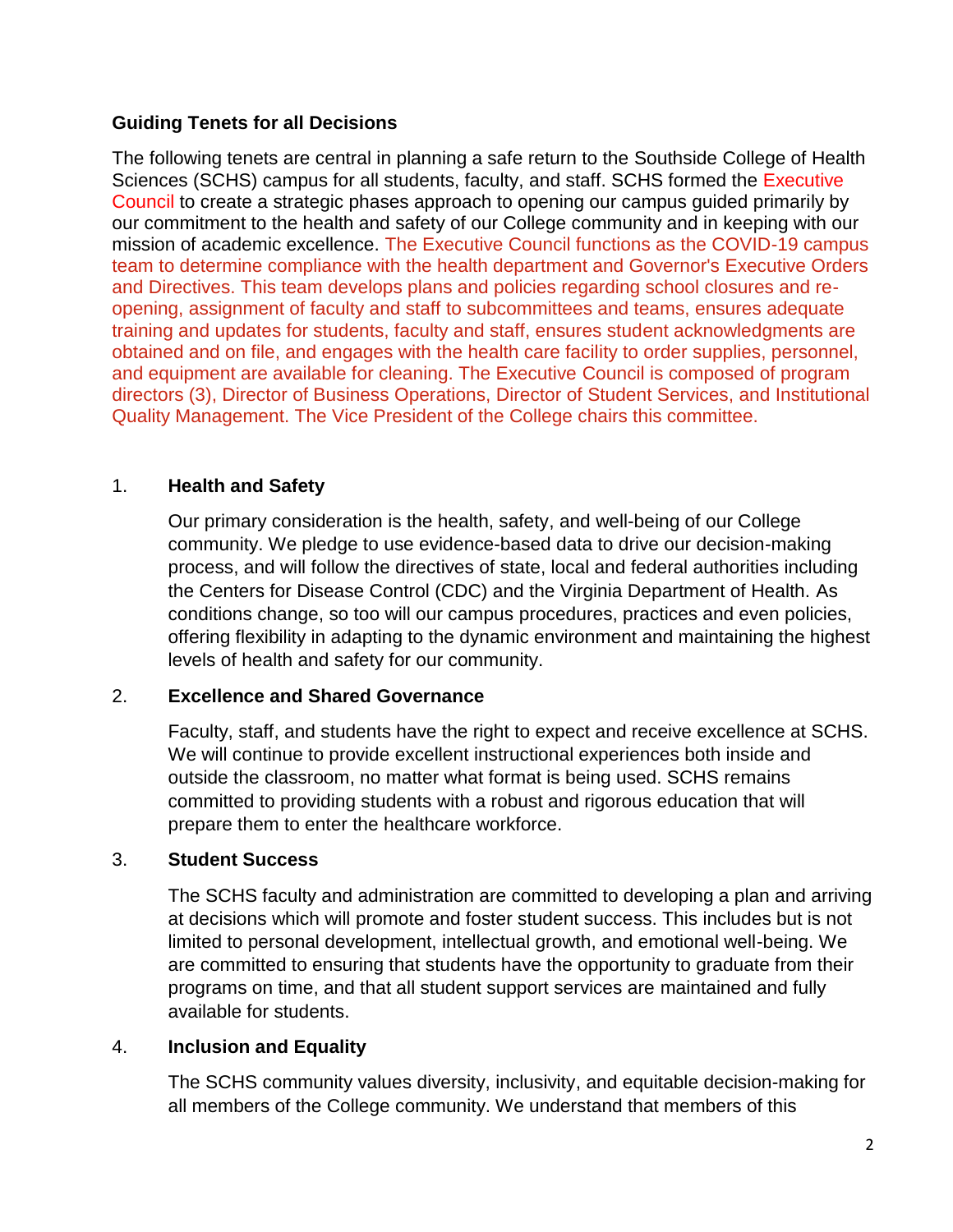community may have divergent needs and that those needs can and may change over time. Additionally, we understand that the change in learning environment may present challenges for some students, and we will work to address concerns and ensure the most equitable educational experience possible while not sacrificing our commitment to quality education. All decisions will demonstrate our values of inclusivity, equality, and diversity with consideration for every member of the SCHS community.

## 5. **Fiscal Responsibility**

Ensuring the long-term health of SCHS as an institution of higher education and provider of healthcare professionals, SCHS is committed to maintaining fiscal responsibility and acting prudently as we continue to adjust to the dynamic environment. However, in pursuing fiscal responsibility, the health and safety, academic excellence and fulfillment of our mission and values will not be compromised.

## **EXECUTIVE COUNCIL RECOMMENDATIONS**

- 1. Create and establish a phased reopening of the campus, with social distancing as a priority. Evaluate the consideration of modified teaching platforms. Transition between phases will be determined by data and guidance from state and local health authorities and may progress or regress as a result of changes in circumstances.
- 2. Continue to act in a fiscally responsible manner, prioritizing the health and safety of the campus community and the achievement of the institutional mission and values.
- 3. Communicate truthfully, and transparently with the College community. Develop and publish a plan that will clearly inform all community members and constituents.
- 4. Authorize the Executive Council and its committees to oversee and manage all aspects of campus and classroom preparedness.

## **Plan Phases**

## **Phase One – Limited Return to Campus**

Begins when the Commonwealth of Virginia lifts travel/work restrictions that allow for limited physical presence on campus. This phase includes only select faculty and staff. Strict physical distancing and masking is in effect. Secure ability to test and contact trace employees.

Minimal activities on campus may begin, with the understanding that select employees may continue to work remotely. The College will remain open with all course work conducted remotely using Canvas, the College's learning management system. Students will not be on campus for any activity during this phase. Limited number of faculty and staff will be onsite. Labs and clinical will not be conducted during this phase. Classes will be front loaded with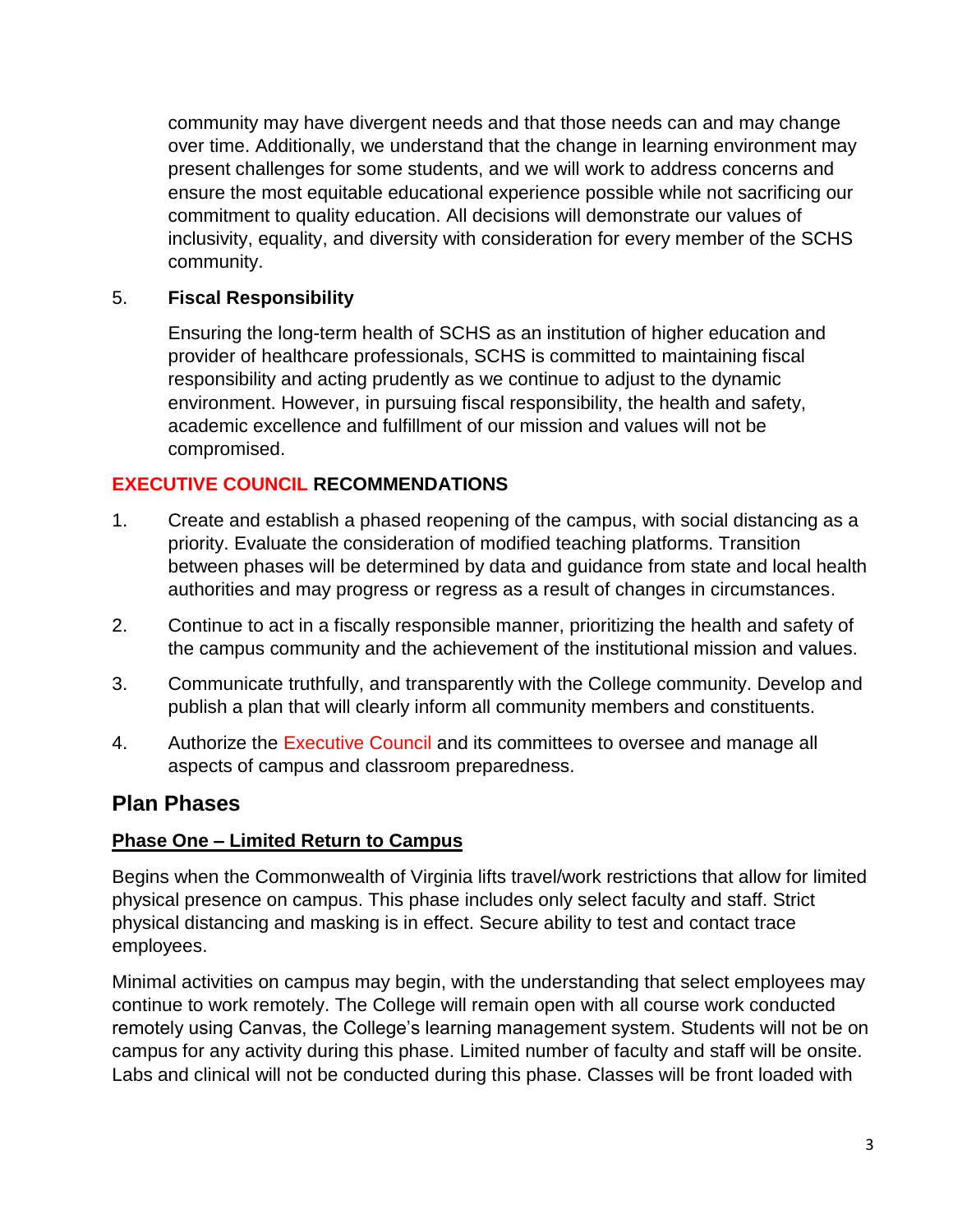all didactic content being taught the first half of the semester, anticipating return to clinical during the last half of the course, projected to be Phase Two.

No information sessions, student groups or other meeting will be held at the College. Public access to the College will be on a case-by-case basis, including vendors and contract employees.

The College does not offer residential or transportation services to students.

The College will use this phase to continue planning for the transition to Phase Two by readying the campus, establishing appropriate health and safety protocols for employees, students, and visitors, identifying position/employees necessary to provide essential services.

## **Phase Two – Moderate Return to Campus / Repopulation of the Campus**

This phase begins and coincides with the Governor's ruling to open businesses and restaurants while maintaining social distancing. The necessary public health conditions must be met for SCHS to reopen. Plans will be updated as additional federal or state guidance is provided. SCHS will also update its plan and forward to SCHEV. Face coverings are mandated.

During this phase, an increased number of employees and students taking labs and related practical training can return to campus. Strict social distancing guidelines will be followed and there will be increased availability of hand sanitizer throughout the campus. No more than ten people (faculty and students) are to be in labs or classrooms at one time, tables and lab stations will maintain strict social distancing of six feet or more between each individual, face coverings are to be worn by all individuals in classrooms, and hallways, and building entrance will have limited access points and screening questions will be done using Trajecsys. Students will complete screening questions daily using this electronic format which will allow tracking responses and completion. Faculty and staff may remove face coverings while working in their office.

Upon initial entry into the building, all students will have their temperature taken and asked if they have completed the screening questions on Trajecsys. Faculty and staff will be screened daily, prior to beginning work and will be asked to respond to the screening questions. Screenings are validated by an initial of the "badge buddy" attached to their employee identification badge.

## **Education on COVID-19**

Education of the students and employees will include a presentation reviewing fact sheet on COVID-19, wearing a mask, how to stop the spread of germs, COVID-19 symptoms, what to do if you become sick, caring for someone in your home who has COVID-19, how to manage your symptoms at home, disinfecting your home, when you can be around others, handwashing, and social distancing. New students will also receive this information in their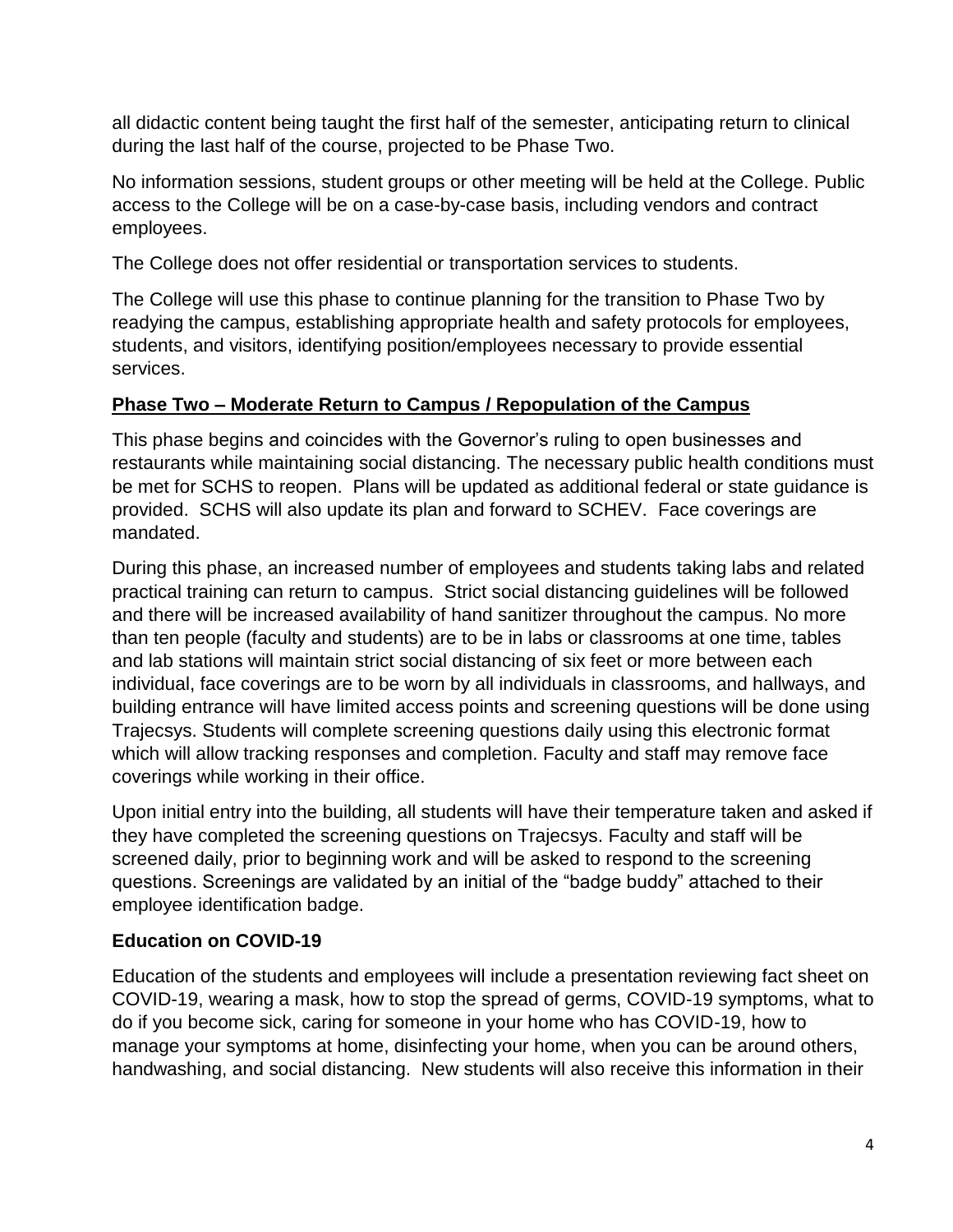student orientation packets. This information will be posted on the website, and throughout the campus to educate students.

Students, faculty and staff will be provided with the American Psychological Association article ["Combating Bias and Stigma Related to COVID-19"](https://www.apa.org/topics/covid-19-bias), as well as the their [website](https://www.apa.org/topics/covid-19) which offers a dearth of information applicable to the COVID-19 pandemic and its effects for students, faculty and staff. Topics include, but are not limited to stress management, relationship strengthening, ethical and research issues.

## **Social Distancing**

Students, staff, and faculty will be social distancing of at least six feet at all times. Social distancing of tables will be created in the student lounge. Student meetings and information sessions will continue to be postponed or held in a remote meeting format.

Classrooms and other learning environments will be given new layouts to promote social distancing. Faculty may develop plans for specific classes or work with their program director to offer hybrid courses to support those efforts.

New student orientation will be broken down to mini sessions to enable social distance of six feet seating. Rooms will be cleaned and disinfected between mini sessions. Information sessions will be conducted online or in a face-to-face format. If the sessions are held at the College, the meeting room format will be changed to allow six feet or greater between each individual, no more than 20 individuals will be allowed to attend per session. Screenings will occur prior to entry, and all individuals who attend must wear a mask, or one will be provided for them.

Virtual testing opportunities have been developed by programs. Advising services are available by appointment in a large classroom or remotely. No large gatherings are permitted.

Elevators are limited to four people whom must social distance.

## **Hygiene Practices and Cleaning / Disinfecting**

When entering the building, students' temperature is taken, they are reminded to wash their hands or use hand sanitizer, which is available throughout the building. Face masks are required, if they do not have one, one is provided. Everyone is reminded to not touch their eyes, nose or mouth, and to cover your cough and sneezes. Students are reminded to clean and disinfect their personal items, including cell phones and electronics.

There are longer breaks between classes to allow cleaning and disinfecting of keyboards, desks, remote controls, light switches, door knobs, and all other commonly touched surfaces. Common areas area also cleaned and disinfected. A sneeze guard has been installed at the front desk as well as at the library front desk. Administration is ensuring adequate supplies to support health hygiene. Thorough sanitizing of the building, including classrooms and common/public spaces are scheduled daily and routine maintenance throughout the semester.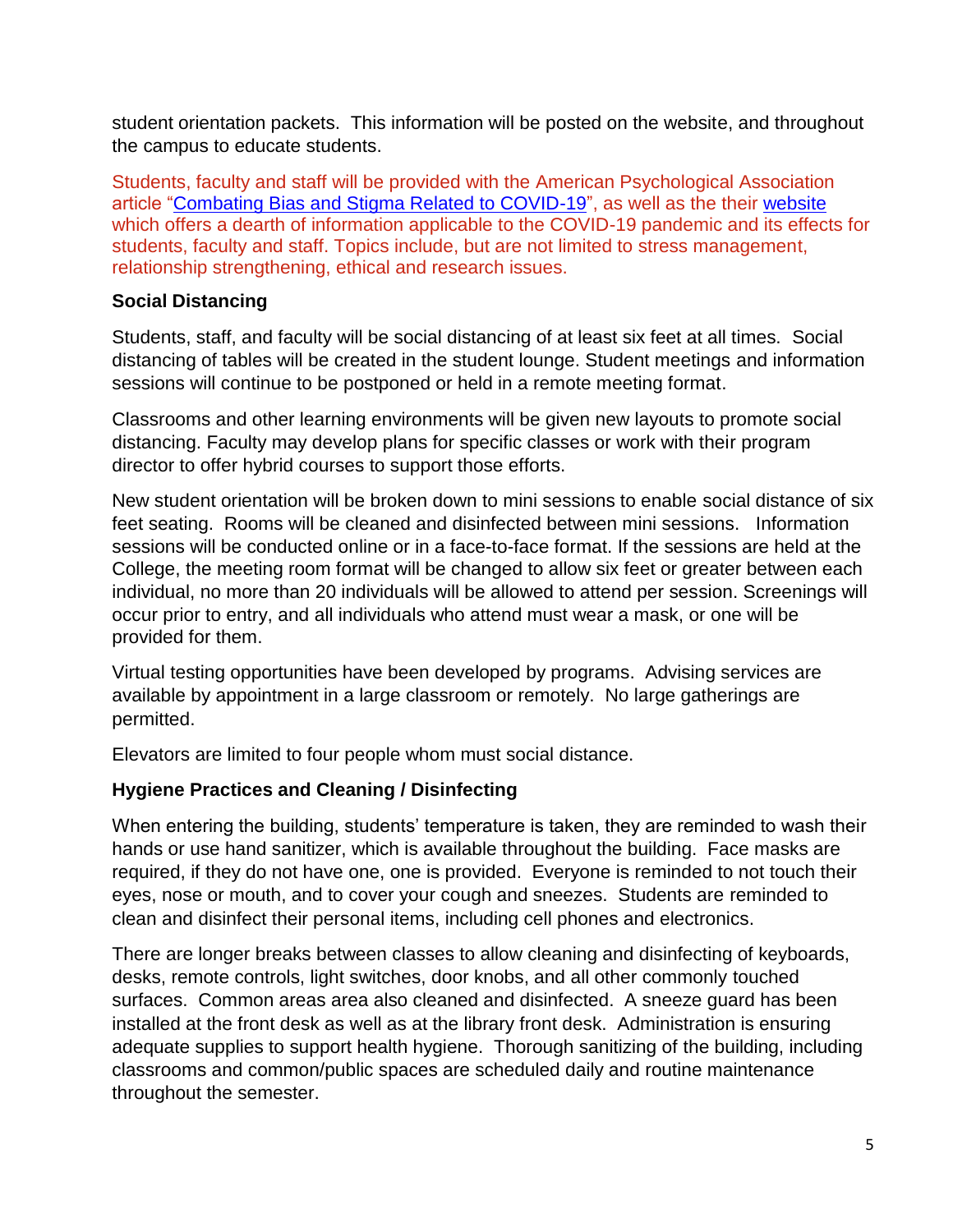## **Vulnerable Individuals**

The Center for Disease Control (CDC) guidelines regarding high risk employees or students will be applied to determine an individual's capacity to be in the building. Students and staff are to self-identify if there are issues.

## **Communication**

If there is an outbreak, SCHS will share this information with students through email via Canvas. There is a dedicated section included on the website for COVID-19 with any new information posted as soon as it is received.

## **Call Script: School Closure**

The following call script will be printed and provided to anyone who answers the school's telephones.

| To:   | <b>All Students and Staff</b>                                                      |
|-------|------------------------------------------------------------------------------------|
| From: | <b>Cynthia Swineford</b>                                                           |
| Re:   | Phone inquiries from students or families about coronavirus disease (COVID-<br>19) |

Please use the following information when responding to telephone inquiries from students, staff, or other community members.

The College has been closely monitoring the news and best practices regarding the spread of the coronavirus disease (COVID-19). Following guidance from the Governor's Executive Orders and Directives, the Petersburg Health Department and the Chesterfield County Health Department, we have decided to close Southside College of Health Sciences for the foreseeable future. This closure will take effect immediately. At this time, we have no timeline on when the school will reopen to full capacity. This closure affects all school programs, including before- and after-school activities.

College faculty and staff have been preparing e-learning plans for our students. Your faculty members will be providing additional information soon using the learning management system for the College, Canvas. We ask that you monitor your College email closely for more information.

## **SYMPTOMS**

The symptoms of coronavirus are similar to the regular seasonal influenza and include fever, lethargy, lack of appetite, and coughing. Some people with coronavirus have reported additional symptoms, such as a runny nose, sore throat, nausea, vomiting, and diarrhea. In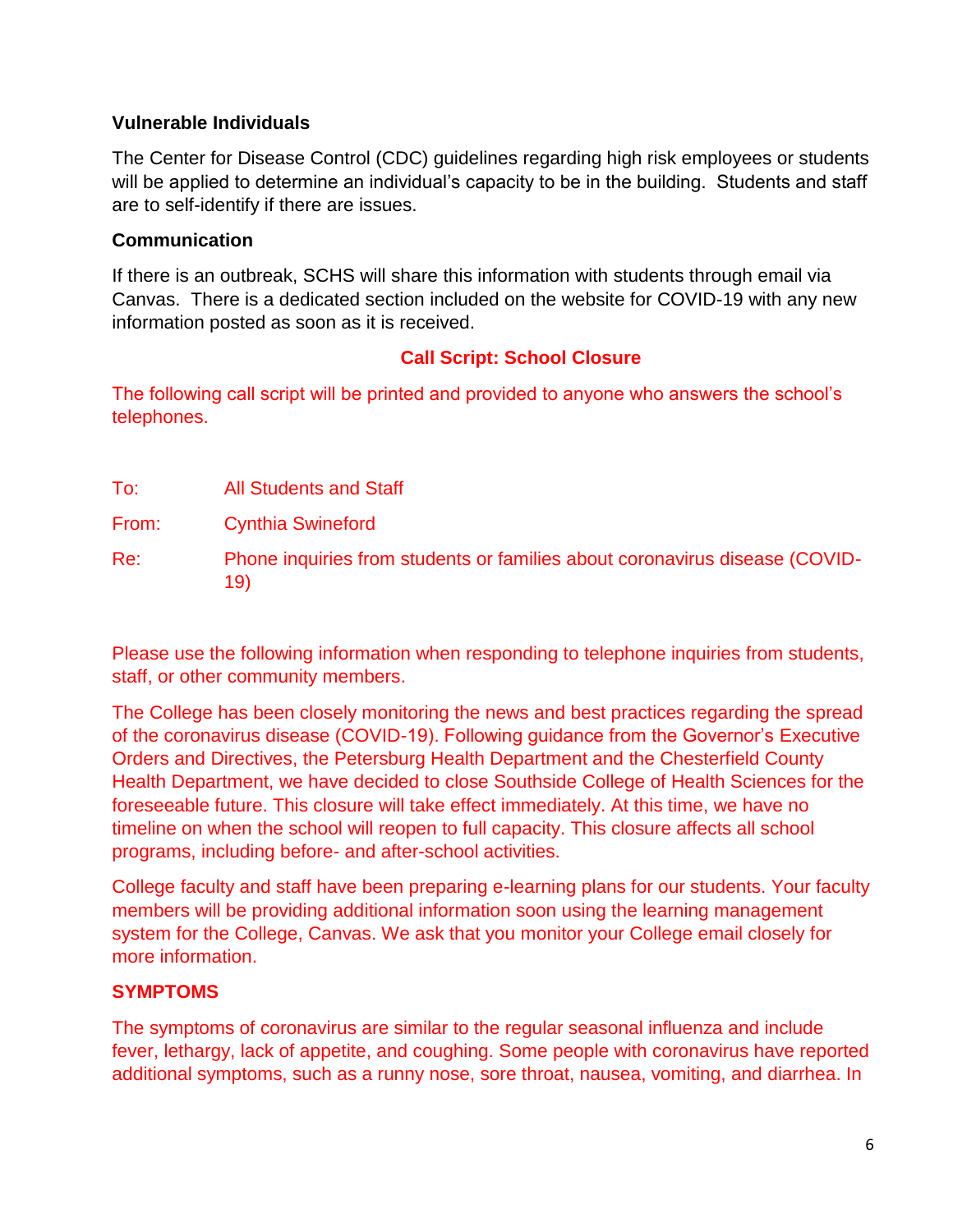some situations, the virus can develop into pneumonia. It is believed the seasonal influenza vaccine does not provide protection against coronavirus.

Anyone who needs medical care should call their medical provider to report their illness prior to seeking care at a clinic, physician's office, or hospital.

## ADDITIONAL INFORMATION

Additional and updated information can be found on the College's website, [www.schs.edu](http://www.schs.edu/)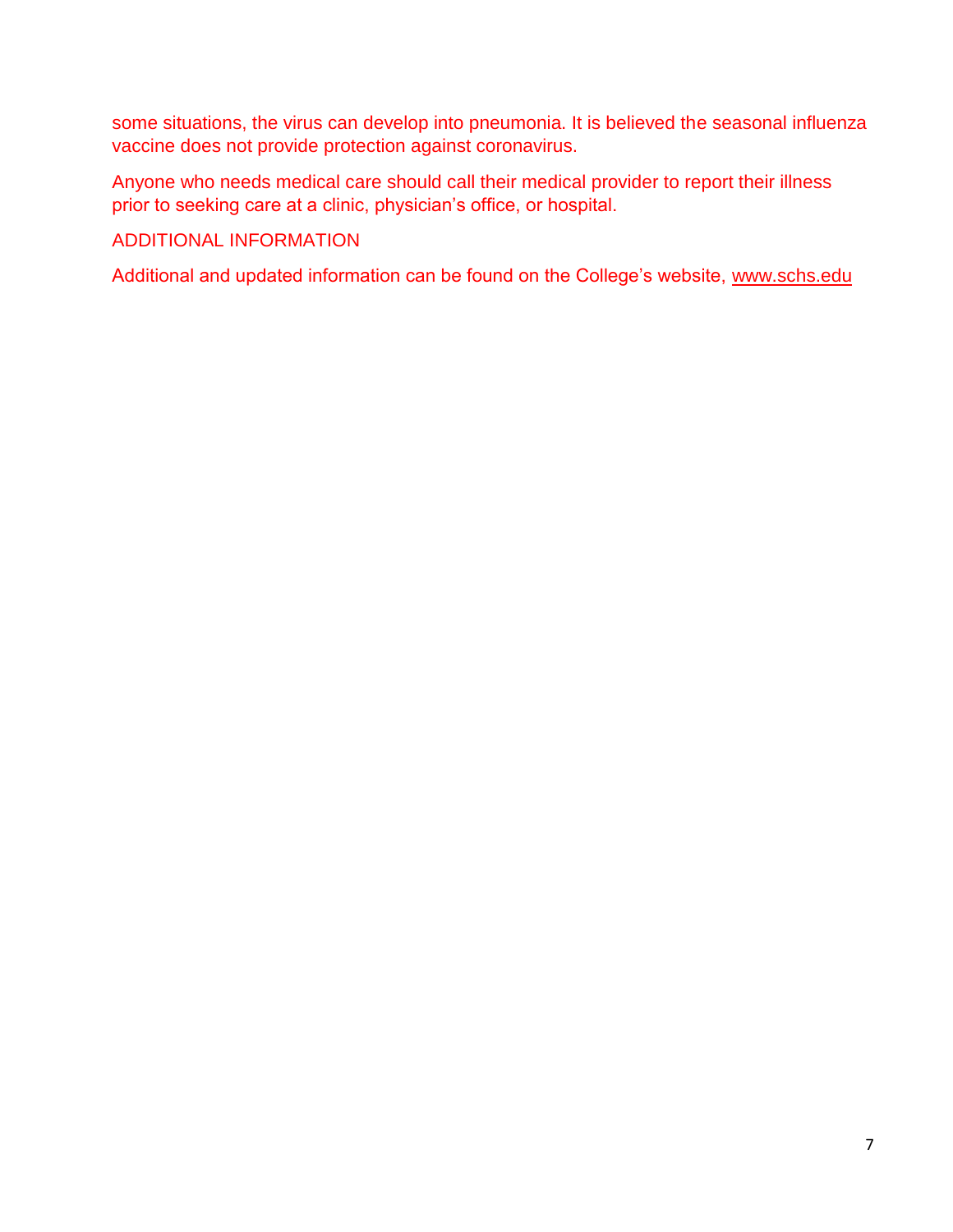## **Signage: School Closure**

The following language will be printed and posted on entry doors to the College in the event of closure.

## **NOTICE: SCHOOL CLOSED**

Starting <DATE>, Southside College of Health Sciences will be closed to students, vendors, and visitors. This closure affects all programs before- and after-school activities.

Closing the College to prevent the potential spread of COVID-19, will assist in decreasing the burden on our healthcare system which will be focusing on individuals who are ill. We are not aware of anyone at the College who has been infected or exposed to the coronavirus. This is a purely precautionary measure to help safeguard our community.

For more information or updates, please consult the College website at [www.schs.edu.](http://www.schs.edu/)

Cynthia Swineford, MSN, RN, CNE

Vice President Southside College of Health Sciences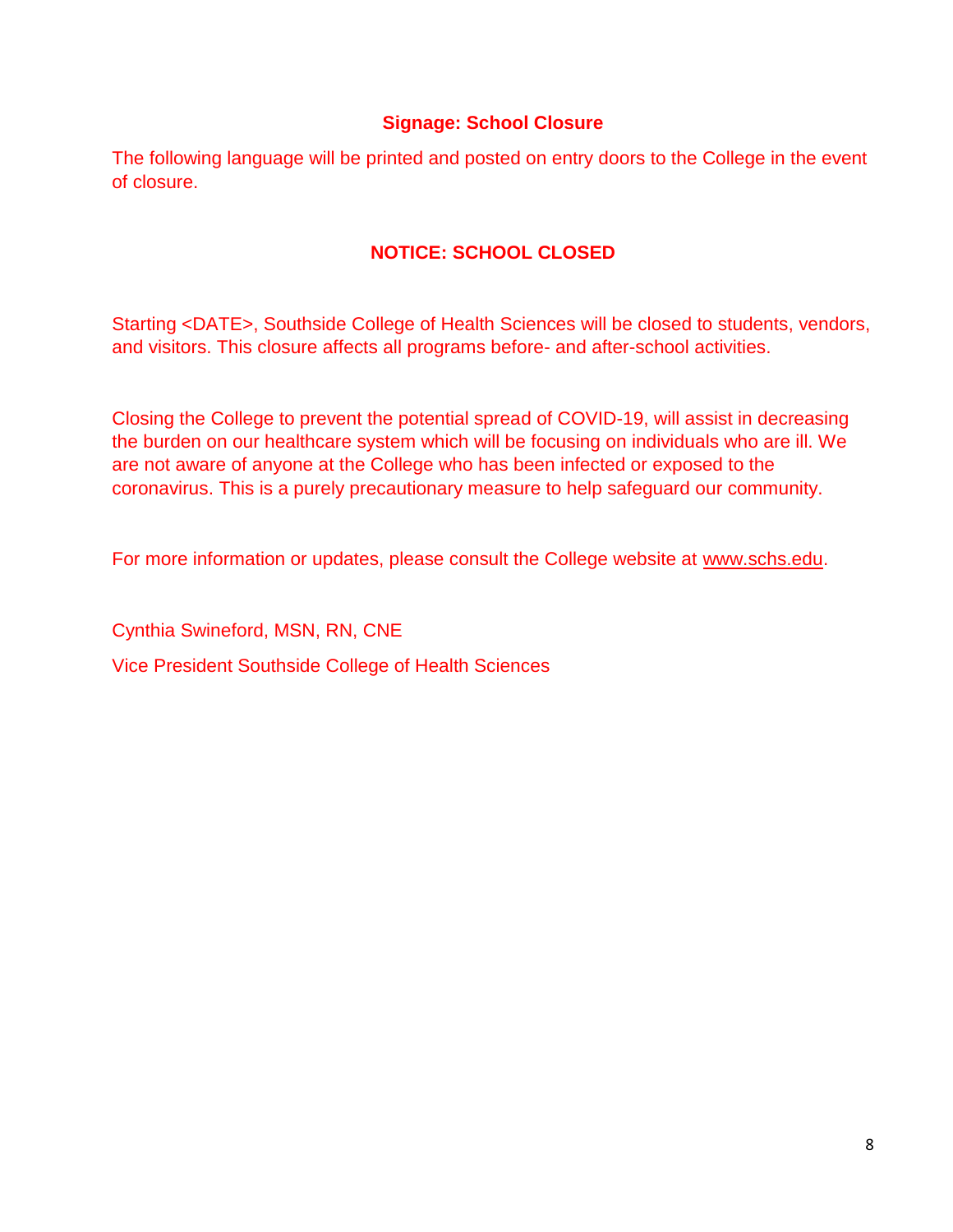## **Press Release: School Closure Southside College of Health Sciences**

FOR IMMEDIATE RELEASE: <DATE>

## **SOUTHSIDE COLLEGE OF HEALTH SCIENCES CLOSES AS PRECAUTIONARY MEASURE AGAINST TRANSMISSION OF CORONAVIRUS**

This closure affects all programs at the College until further notice

Colonial Heights, Virginia – Following guidance from the Governor's Executive Orders and Directives, as well as from the Chesterfield County Health Department, and the Petersburg Health Department, Southside College of Health Sciences has decided to close the facility for the next  $\langle #\# \rangle$  weeks. This closure begins immediately and includes all programs within the College.

College faculty and staff have been preparing e-learning plans for our students. Your faculty members will be providing additional information soon using the learning management system for the College, Canvas. We ask that you monitor your College email closely for more information.

The coronavirus is thought to be spread via person-to-person contact through contaminated air droplets from coughing and sneezing by an infected person. As with controlling the spread of other viruses, we urge you to speak to your child about the following prevention measures:

Wash your hands regularly, especially after using the restroom and before preparing or consuming food. Using soap and hot water, wash for about 20 seconds.

Avoid coughing or sneezing into your hands or in the air. Always try to cough or sneeze into a tissue, and then throw the tissue away. If you don't have a tissue, cough/sneeze into your arm.

As much as you can, avoid touching your eyes, mouth and nose.

The symptoms of coronavirus are similar to the regular seasonal influenza and include fever, lethargy, lack of appetite, and coughing. Some people with coronavirus have reported additional symptoms, such as a runny nose, sore throat, nausea, vomiting, and diarrhea. In some situations, the virus can develop into pneumonia.

Individuals who need medical care should call their medical provider to report their illness prior to seeking care at a clinic, physician's office, or hospital.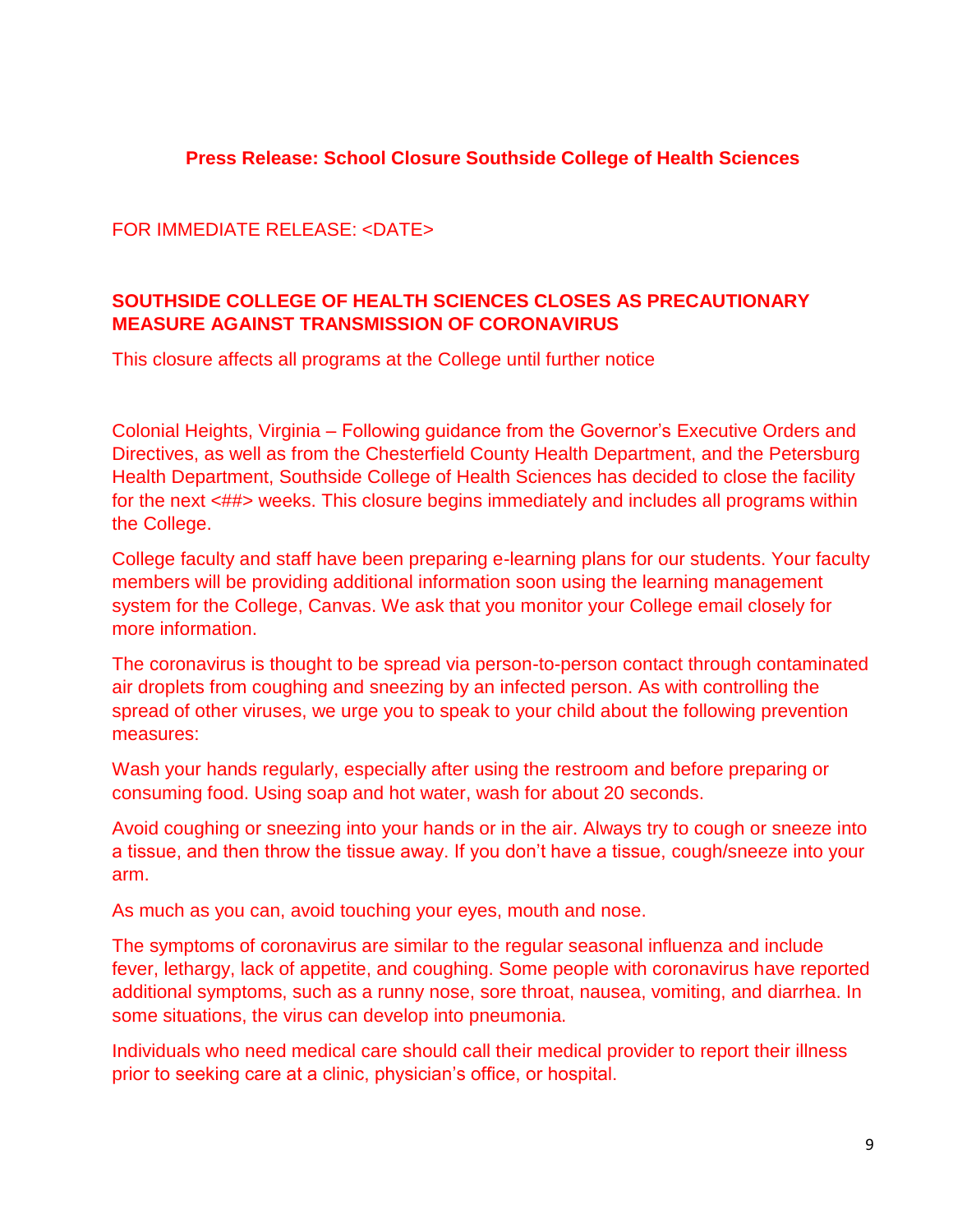#### ###

### **Website Content: School Closure**

#### Alert: <DATE>

Southside College of Health Sciences has closely monitored the Governor's Executive Orders and Directives and best practices regarding the spread of the coronavirus disease (COVID-19). Following review of the data from the Governor and the local health departments, we have decided to close the College for the next <##> weeks. This closure will take effect immediately and affects all College programs and activities.

College faculty and staff have been preparing e-learning plans for our students. Your faculty members will be providing additional information soon using the learning management system for the College, Canvas. We ask that you monitor your College email closely for more information.

The coronavirus is thought to be spread via person-to-person contact through contaminated air droplets from coughing and sneezing by an infected person. As with controlling the spread of other viruses, we urge you to speak to your child about the following prevention measures:

Wash your hands regularly, especially after using the restroom and before preparing or consuming food. Using soap and hot water, wash for about 20 seconds. Be sure to also wash your fingertips.

Avoid coughing or sneezing into your hands or in the air. Always try to cough or sneeze into a tissue, and then throw the tissue away. If you don't have a tissue, cough/sneeze into your arm.

As much as you can, avoid touching your eyes, mouth and nose.

The symptoms of coronavirus are similar to the regular seasonal influenza and include fever, lethargy, lack of appetite, and coughing. Some people with coronavirus have reported additional symptoms, such as a runny nose, sore throat, nausea, vomiting, and diarrhea. In some situations, the virus can develop into pneumonia. It is believed the seasonal influenza vaccine does not provide protection against coronavirus.

Individuals who need medical care should call their medical provider to report their illness prior to seeking care at a clinic, physician's office, or hospital.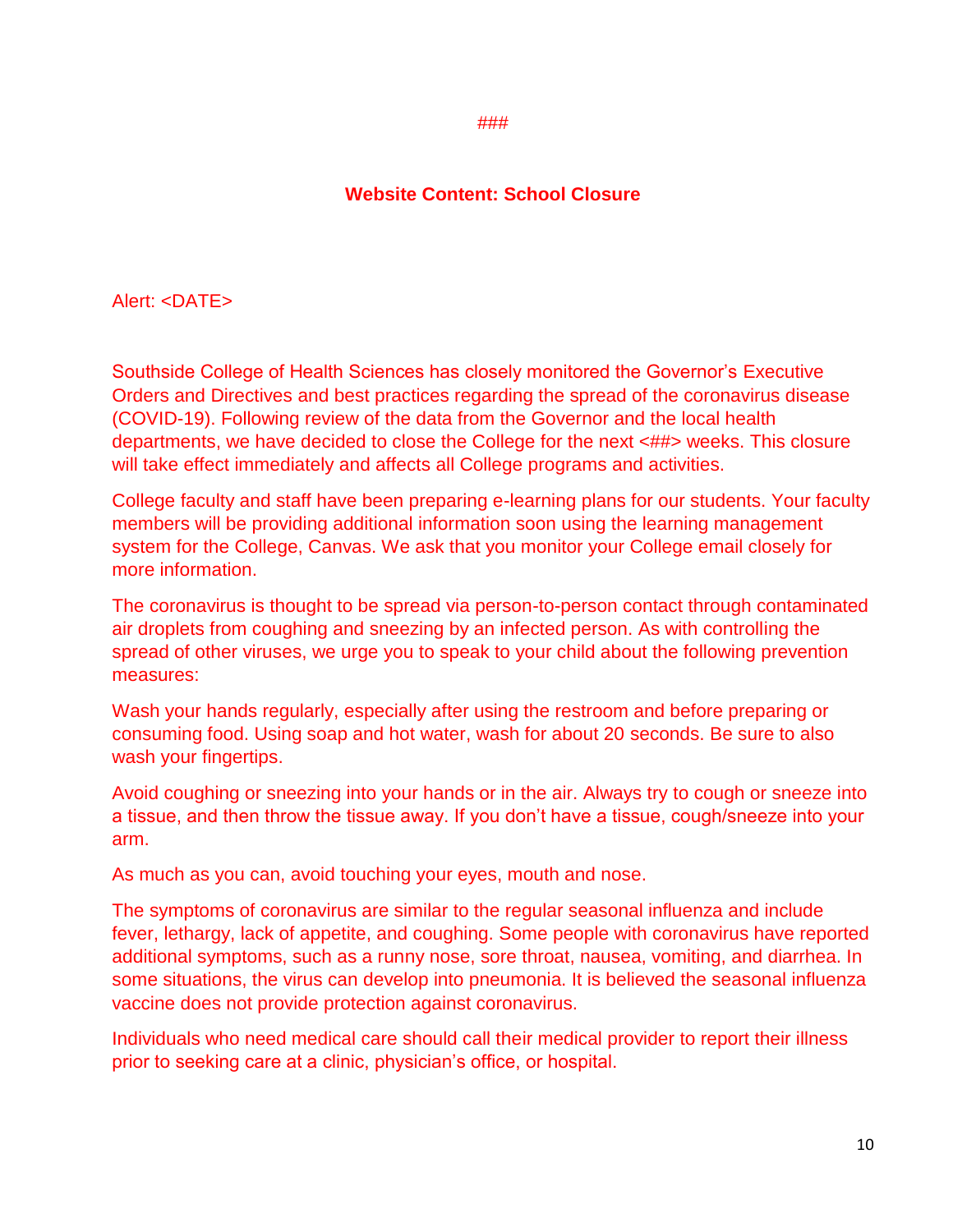## **SCHOOL CLOSURE — PRECAUTIONARY**

The following templates may be used in the event that the College needs to be closed for an extended period of time.

Message to Community Members: School Closing

Dear Community Members:

Southside College of Health Sciences has closely monitored the news and best practices regarding the spread of the coronavirus disease (COVID-19). Using data from the Governor's Executive Orders and Directives, the Petersburg and Chesterfield County Health Departments, we have decided to close Southside College of Health Sciences for the next <##> weeks. This closure will take effect immediately and will include all programs and activities for the foreseeable future.

College faculty and staff have been preparing e-learning plans for our students. Your faculty members will be providing additional information soon using the learning management system for the College, Canvas. We ask that you monitor your College email closely for more information.

The coronavirus is thought to be spread via person-to-person contact through contaminated air droplets from coughing and sneezing by an infected person. As with controlling the spread of other viruses, we urge you to speak to your child about the following prevention measures:

Wash your hands regularly, especially after using the restroom and before preparing or consuming food. Using soap and hot water, wash for about 20 seconds. Be sure to also wash your fingertips.

Avoid coughing or sneezing into your hands or in the air. Always try to cough or sneeze into a tissue, then throw the tissue away. If you don't have a tissue, cough/sneeze into your arm.

As much as you can, avoid touching your eyes, mouth and nose.

The symptoms of coronavirus are similar to the regular seasonal influenza and include fever, lethargy, lack of appetite, and coughing. Some people with coronavirus have reported additional symptoms, such as a runny nose, sore throat, nausea, vomiting, and diarrhea. In some situations, the virus can develop into pneumonia.

Individuals who need medical care should call their medical provider to report their illness prior to seeking care at a clinic, physician's office, or hospital.

Sincerely,

Cynthia Swineford, MSN, RN, CNE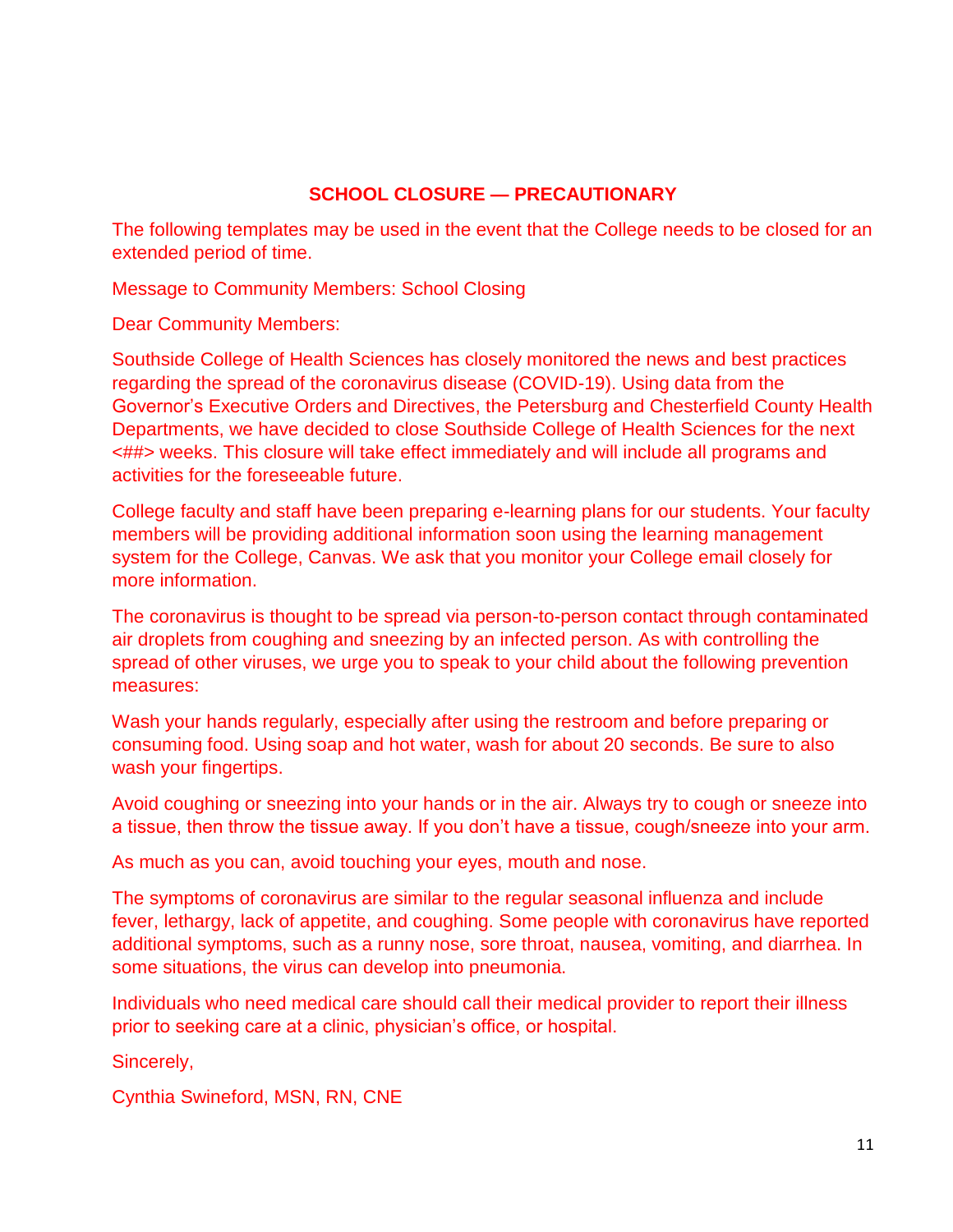## Vice President, Southside College of Health Sciences

## **Thank You Letter to the Community**

*This message to the community can be posted to social media, submitted as a letter to the editor, and distributed via email. The purpose is to acknowledge and thank those who continue to support the College and its programs as well as informing the community and other stakeholders about the work taking place to ensure students continue to have access to learning opportunities.* 

## Dear Members of the Tri-City Community,

I would like to thank the community and other stakeholders for the support and guidance given to the College and our students during the COVID-19 pandemic. It has been extremely encouraging to see our residents, businesses, and organizations come together during this time of crisis. Even while our buildings are closed, work behind the scenes continues. Our faculty and staff are continuously preparing online learning opportunities and resources for our students, and while our buildings may not be open, the College is still very much in session. We are privileged to have such dedicated faculty and staff providing these opportunities for our students.

To our faculty and staff, we sincerely appreciate your efforts to create online learning opportunities, and frequent check-ins with your students. You have helped to create diverse and comprehensive learning options for our students, and we depend upon you for guidance and a sense of normalcy as we move forward.

To our students, we thank you for your patience and understanding as we have worked to navigate an unprecedented situation. We know that the College school closure has been incredibly challenging for you and your loved ones. Please know that we are thinking about you and are here to help.

We have a long road ahead of us, but from what we have seen within our community in the past few days and weeks I am certain we will emerge from this situation stronger than ever.

Sincerely,

Cynthia Swineford, MSN, RN, CNE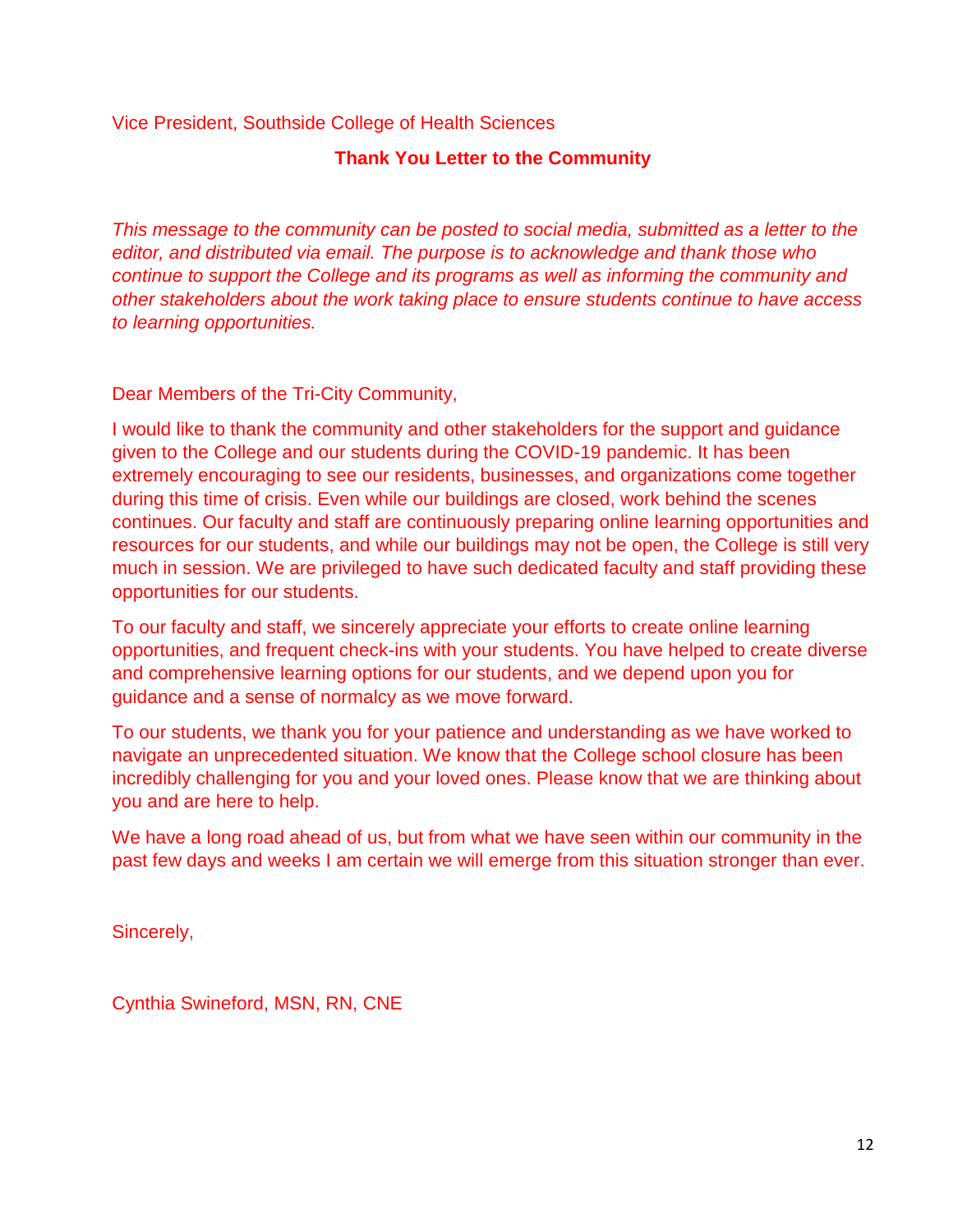## **Face Covering Policy**

All members of the Southside College of Health Sciences (SCHS) community must work together to create the safest possible environment for our students, employees, visitors and the surrounding community as we plan for our return to work and welcome students back to campus. The most effective method we can use to meet the challenges presented by COVID-19 is for each one of us to follow a set of policies and protocols that will assist in preventing the spread of the virus.

COVID-19 is spread through droplets when an individual who is infected speaks, coughs, or sneezes; therefore, one of the most important tools we have at our disposal in this fight are face coverings. Based upon guidance from the Centers for Disease Control (CDC) and state and local mandates, we will make face coverings mandatory at SCHS, effective immediately.

Faculty, staff, students, and visitors must wear a face covering that covers their nose and mouth while indoors. This includes all classrooms, laboratories, libraries, and meeting spaces. These coverings may be cloth/reusable or disposable. Employees may remove their face coverings when in their individual offices. Face coverings may also be required outdoors in situations where appropriate social distancing cannot be maintained. Students, faculty, and staff are required to have a face covering with them whenever they are on campus. We are also requiring that visitors, vendors, and guests honor our effort to create and maintain a safe community, and as such, these policies apply to all visitors, vendors, and independent contractors.

Individuals may use their own face coverings, provided they meet CDC guidelines, and for employees are appropriate for the workplace and clinical setting. Students must meet and abide by the guidelines at clinical facilities they are rotating into.

This virus has forced us all to adopt new patterns of behavior which can be uncomfortable and awkward. It is vital that we all work together to reinforce the importance of evidencebased practices that we know serve to prevent the spread of the virus, including hand washing, staying home when ill, social distancing, wearing face coverings and showing that we care and are committed to each other by doing the right thing to prevent and fight COVID-19.

We must depend on all members of the SCHS community to abide by these standards; however, when necessary, we will enforce these behaviors. This will include but not be limited to asking students who do not have face coverings to leave the classroom, campus building or other venue and only return when they have an appropriate face covering. Students who continue to violate this policy may be subject to further disciplinary action. Similarly, employees who do not wear face coverings may also be subject to disciplinary action based on policies regarding employee performance and behaviors in the workplace.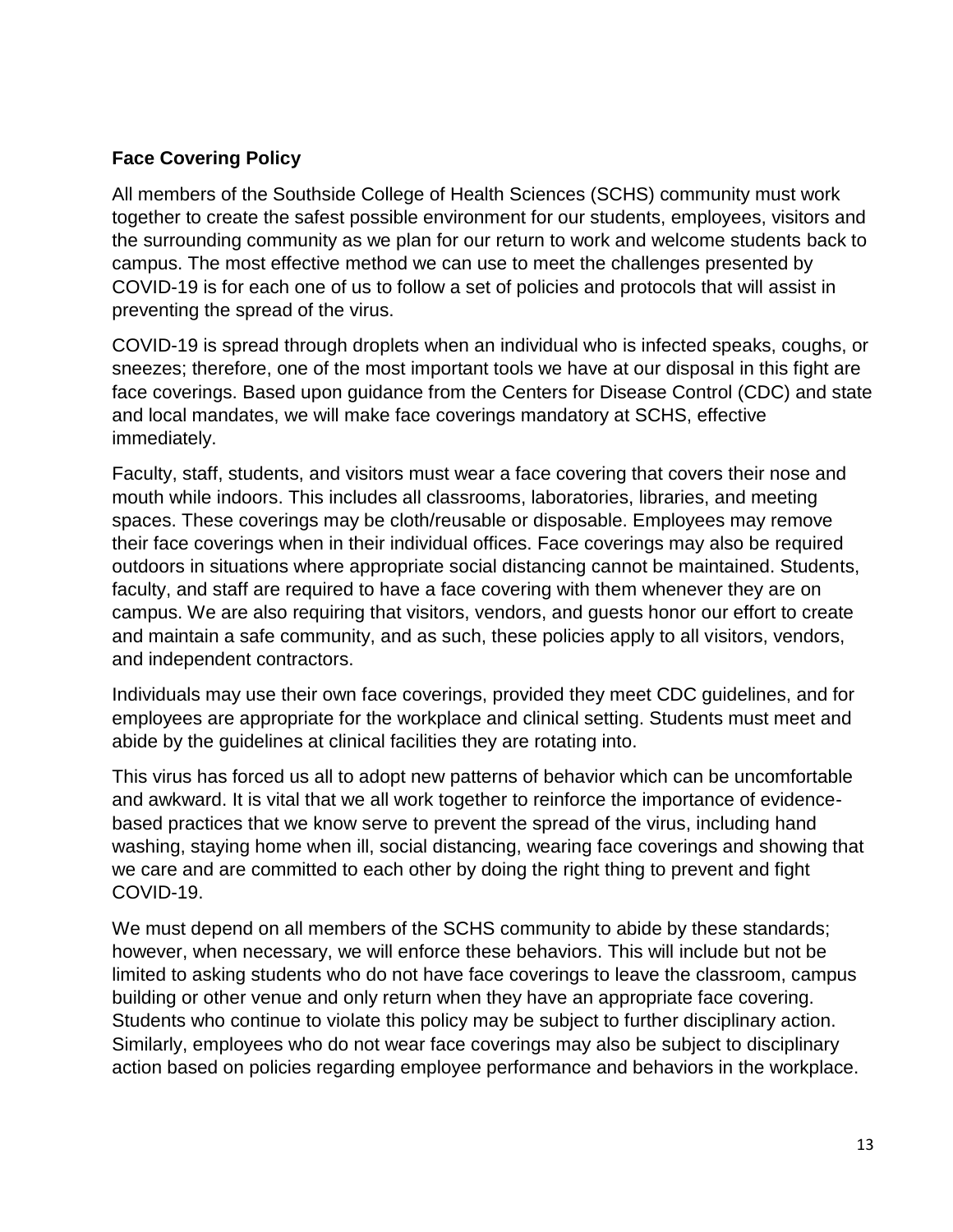Students or employees who are unable to wear a face covering due to a medical condition should contact the School or Employee Health Nurse for further direction. Exceptions may be made on a case by case basis to facilitate teaching and learning processes.

Wearing a face covering is an expression of care and concern for others, as well as an acknowledgment of community support and a crucial part of our plan to make SCHS as safe as we possibly can for everyone. We appreciate your assistance in abiding by these guidelines.

## **Student Health Services**

SCHS does not have an infirmary and does not keep personal health information on students. The student health nurse will assist in routing students to find appropriate care. Absences will be closely monitored. Per Chesterfield County Health District, if someone presents with COVID-19 symptoms, the person is to be sent to a local testing site. The site where the student was tested is responsible for contact tracing and providing information to the Virginia Department of Health.

## **COVID-19 Testing Sites as of July 1, 2020**

Rite Aid – 3210 Boulevard, Colonial Heights, VA 23834

Patient First – 1260 Temple Avenue, Colonial Heights, VA 23834, Phone: 804-518-2597

CVS Pharmacy, 629 Boulevard, Colonial Heights, VA 23834, Phone: 804-526-3506

CVS Pharmacy, 2537 Weir Road, Chester, VA 23831, Phone: 804-796-9886

Pathways Clinic, 1200 W Washington St, Petersburg, VA 23803, Phone: 804-862-8989

CVHS 321 C. Poplar Drive, Petersburg, VA 23805, Phone: 804-733-5591

BetterMed Urgent Care, 11380 Iron Creek Rd, Chester, VA 23831, Phone: 804/823-9260

# **Shutdown Considerations**

## **Health and Safety**

1. Develop practices and protocols regarding use of appropriate PPE, testing and contact tracing. Work with rest of Executive Council to procure appropriate materials.

Develop online training modules for students, faculty and staff on physical distancing, face coverings and handwashing. Update educational materials as needed based on local, state, and federal guidelines.

Collaborate with the School Health Nurse and the Employee Health Nurse at Southside Regional Medical Center (SRMC) to respond to and address any reports of possible incidents of COVID-19 or potential exposure, including but not limited to quarantine, sanitization and use of PPE.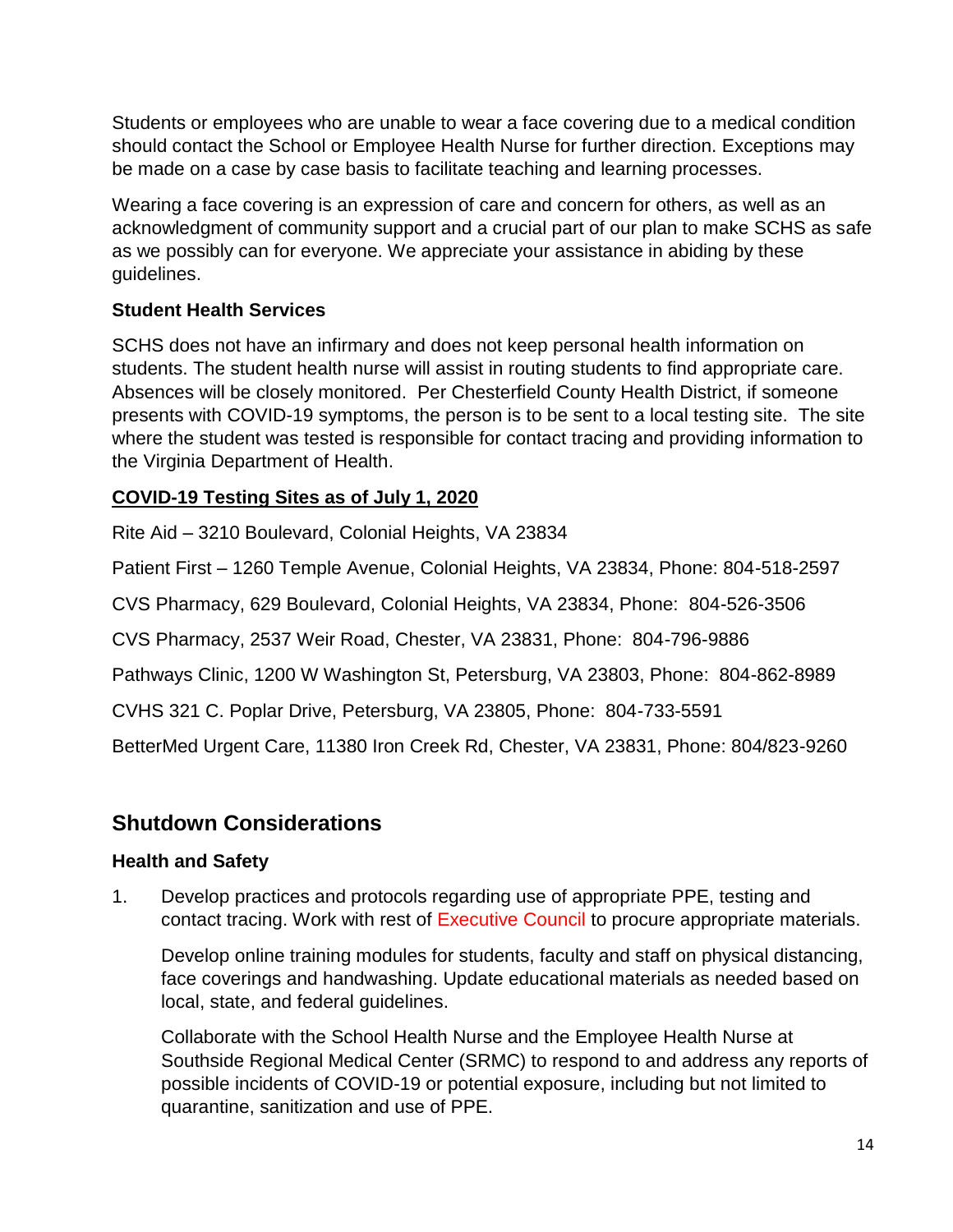## **Facilities**

2. Recommend appropriate social distancing and density levels, necessary PPE and other safety materials needed in the classroom and cleaning protocols for all academic spaces. Attention will be given to the various needs based on the specific activities in each space.

Review parking plan to ensure it meets with lowering the overall density of campus activities.

## **Academics and Student Support**

3. Identify and procure technology required to deliver remote work and education of students. Identify and prepare summer schedules to meet the phased opening plans.

Review academic policies regarding academic integrity, grading, testing and recommend temporary or permanent changes that need to be made based on the pandemic.

Ensure that commitment to diversity and inclusion is maintained.

Identify strategies to ensure that academic support services and career services are maintained and can operate in multiple locations.

## **Policies**

4. Develop policies for remote work for employees, review all relevant policies and practice and recommend temporary or permanent adjustments based on effective support for learning environment and regulatory support.

SCHS will follow Governor Northam's Executive Orders and Directives to determine cancellation and closure of building.

In the event of a COVID-19 outbreak, SCHS will assess any potential exposures and enroll exposed staff into monitoring. SCHS will work with Southside Regional Medical Center to determine cancellation of classes and closure of the building. Short-term closure (2-5 days) will allow time to gain better understanding of COVID-19 impact and determine the next steps.

SCHS is a day campus and does not provide housing. SCHS will:

- 1. Discourage students, staff, and faculty from gathering or socializing anywhere
- 2. Consistently communicate with students, staff, and faculty closure decisions and the possible COVID-19 exposure via Canvas and the website. SCHS will:
	- a. Include messages to counter potential stigma, discrimination, and fear
	- b. Provide education on COVID-19
	- c. Maintain confidentiality of student or staff member
	- d. Provide mental health support
	- 3. Clean and disinfect thoroughly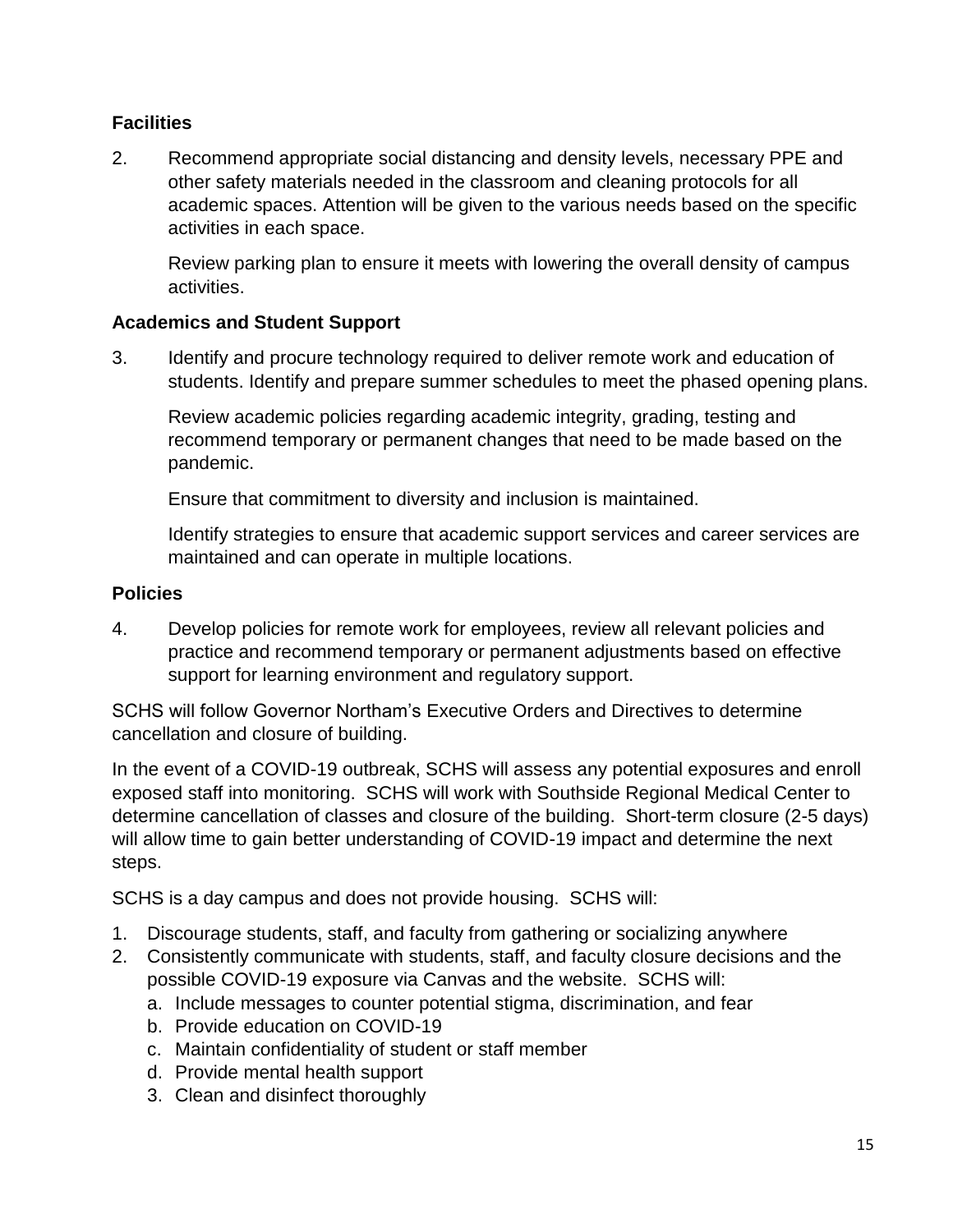- a. Close off areas used by student/staff
- b. Cleaning staff will clean and disinfect all areas used by the COVID-19 student/staff focusing especially on frequently touched surfaces
- c. Ensure students have access to distance learning
- d. Make decisions about extending the class suspension and event activity cancellation
	- 1. When classes are suspended, SCHS will determine if building may stay open for staff or faculty that are not ill while students temporarily stop attending inperson classes
	- 2. Determine if, when, and for how long to suspend classes and cancel events
	- 3. Determine when students, staff, and faculty can return to campus and what additional steps are needed
	- 4. Implement strategies to continue education and other related supports for students

The College is prepared to move to remote operations for students, faculty, and staff.

## **Campus Activities**

Graduation for spring and summer is scheduled for late August. Attendance will be strictly limited. There will be social distancing of at least six feet; masks will be required. If an increase in COVID-19 cases is noted prior to that date, graduation will be held virtually.

## **Phase Three – Full Reopening of the Campus**

When Virginia reopens completely, SCHS will reopen completely.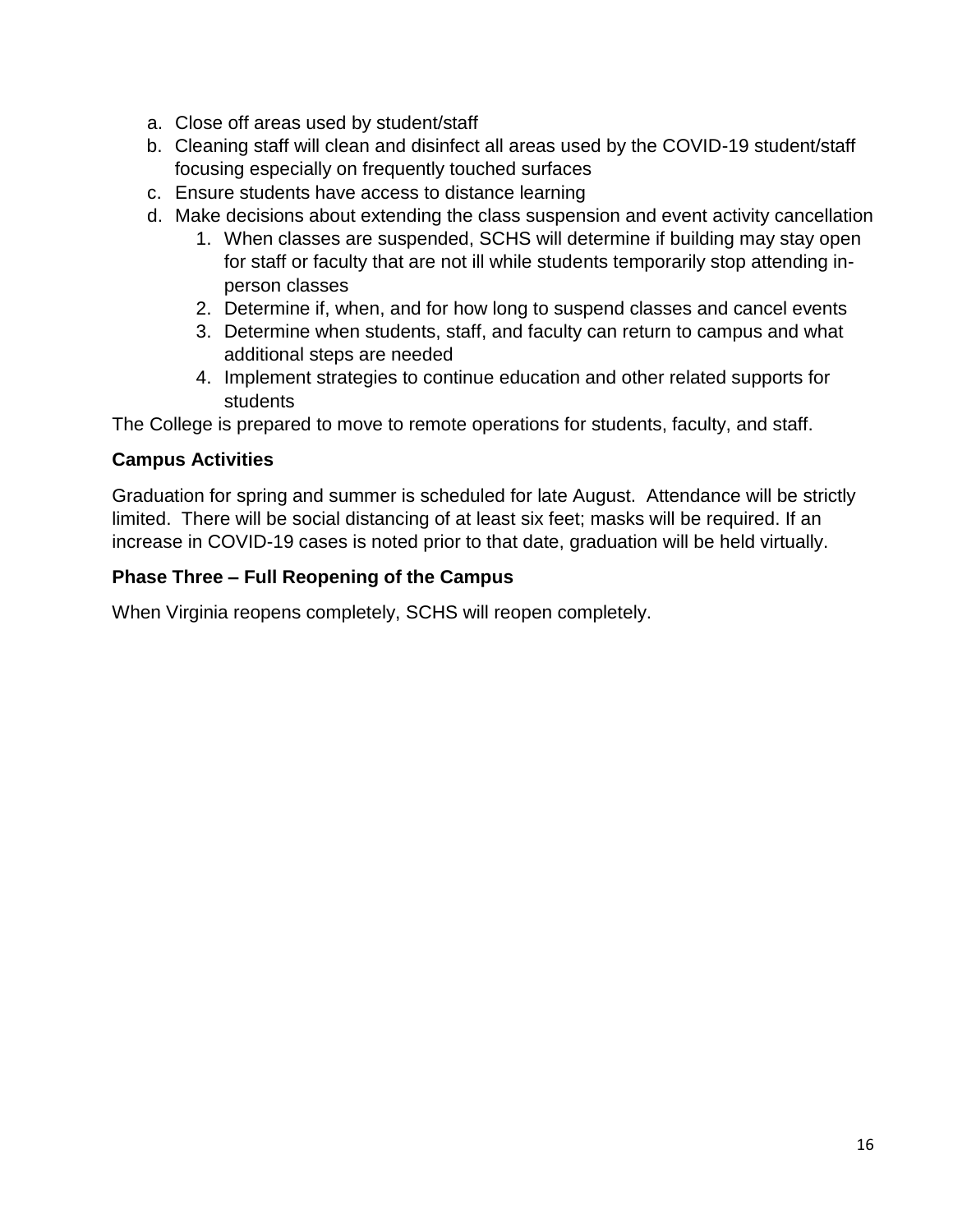## **COVID-19 Emergency Operations and Communication Plan**

Southside College of Health Sciences (SCHS) will ensure that students, staff, and faculty have a safe and healthy environment in which to learn and work.

## **I. Reopening of the Campus**

- A. SCHS has reviewed and will comply with recommendations from:
	- 1. Center for Disease Control and Prevention (CDC)
	- 2. State Council of Higher Education (SCHEV)
	- 3. Governor Ralph Northam's Executive Orders and Directives
	- 4. Virginia Department of Health (VDH)
	- 5. Chesterfield County Health District 804/318-8207
	- 6. Colonial Heights' Health Department (CHHD)
	- 7. Bon Secours Richmond Health System (BSRHS)
	- 8. Southside Regional Medical Center (SRMC)
- B. Building Requirements
	- 1. Cloth face masks are required for entry
	- 2. Temperature screening of anyone entering the building
	- 3. Hand sanitizing and hand washing
	- 4. Daily cleaning and disinfecting of the building
	- 5. Maintain cleaning and disinfecting supplies
	- 6. Sneeze guard installed at the front desk
	- 7. Utilize signs and posters regarding information on COVID-19
	- 8. Seating capacity in the student lounge has been reduced
	- 9. Breaks between classes has been increased to allow for cleaning and disinfecting of classrooms
	- 10.Mangers will be provided with break room management strategies
	- 11.Provide training to community regarding mitigation strategies
		- a. Employees to complete by August 1, 2020
		- b. Students to complete by first week of class
- C. Classes
	- 1. Faculty is prepared to return to remote instruction if needed, as in the spring
	- 2. Class size has been reduced to allow social distancing; same class is taught multiple times
	- 3. Information session was held online/virtual
	- 4. Virtual testing opportunities have been developed for all programs
	- 5. Advising services will be available remotely or by appointment in large classroom setting
- D.Students
	- 1. Continue to use Canvas to access their courses; for Canvas student support contact (877) 230-0448
	- 2. SCHS has implemented an education campaign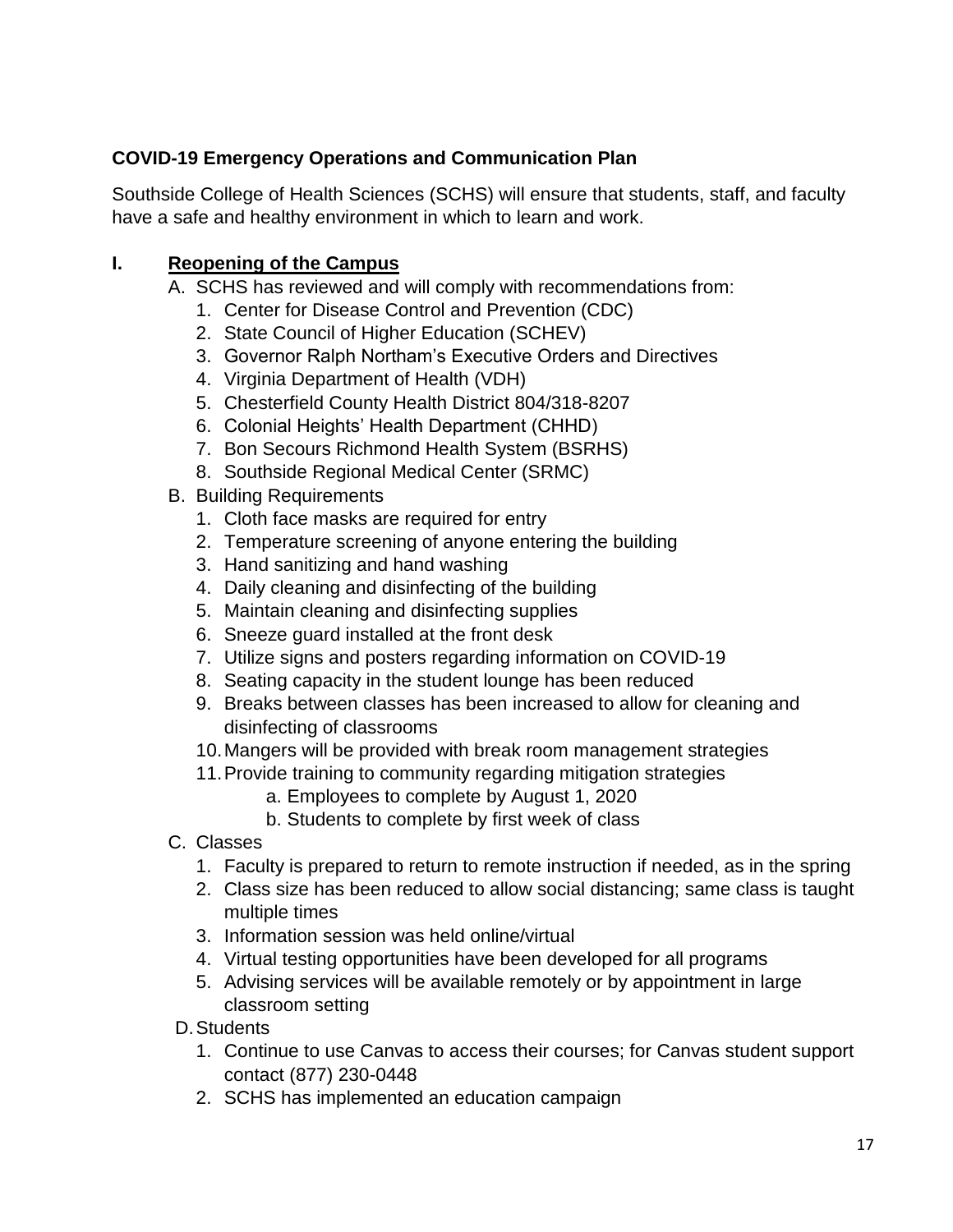- 3. Welcome Back packet with hand sanitizer, face mask, and COVID-19 information packet
- 4. No large gatherings are permitted consistent with CDC and VDH guidelines
- 5. Students will be able to continue to receive support and have meetings with College faculty and staff if needed. All meetings will be conducted over the phone or using Webex.
- 6. Commencement activities will proceed as planned; however, should this change, we will provide as much advance notice as possible
- 7. Student absence policy for COVID-19 will be developed in conjunction with academic programs
- 8. Do not attend class if you are ill, stay home, and communicate with your faculty
- 9. Per Chesterfield County Health District (804) 318-8207, if someone presents with illness, he/she will be directed to be tested at one of the local COVID-19 testing sites\*
- 10.If test positive, stay home in isolation, contact your primary care physician and faculty
- E. Staff and Faculty
	- 1. Per Chesterfield County Health District (804) 318-8207, if someone presents with illness, he/she will be directed to be tested at one of the local COVID-19 testing sites\*
	- 2. If test positive, stay home in isolation, contact your primary care physician and supervisor

## **II. Confirmed case of infected person at SCHS, regardless of community transmission:**

- A. Assess any potential exposures and enroll exposed staff into monitoring
- B. Determine cancellation of classes and closure of building
- C. Short-term closure (2-5 days); allows time for SCHS to gain better understanding of COVID-19 situation impact and determine the next steps
- D. Discourage students, staff, and faculty from gathering or socializing anywhere
- E. Communicate with students, staff, and faculty closure decisions and the possible COVID-19 exposure.
	- 1. Include messages to counter potential stigma, discrimination, and fear
	- 2. Provide education on COVID-19
	- 3. Maintain confidentiality of student or staff member
	- 4. Provide mental health support
- F. Clean and disinfect thoroughly
	- 1. Close off areas used by student/staff
	- 2. Open outside doors and windows to increase air circulation in the area
	- 3. Cleaning staff should clean and disinfect all areas used by the COVID-19 student/staff focusing especially on frequently touched surfaces
	- 4. Ensure students have access to distance learning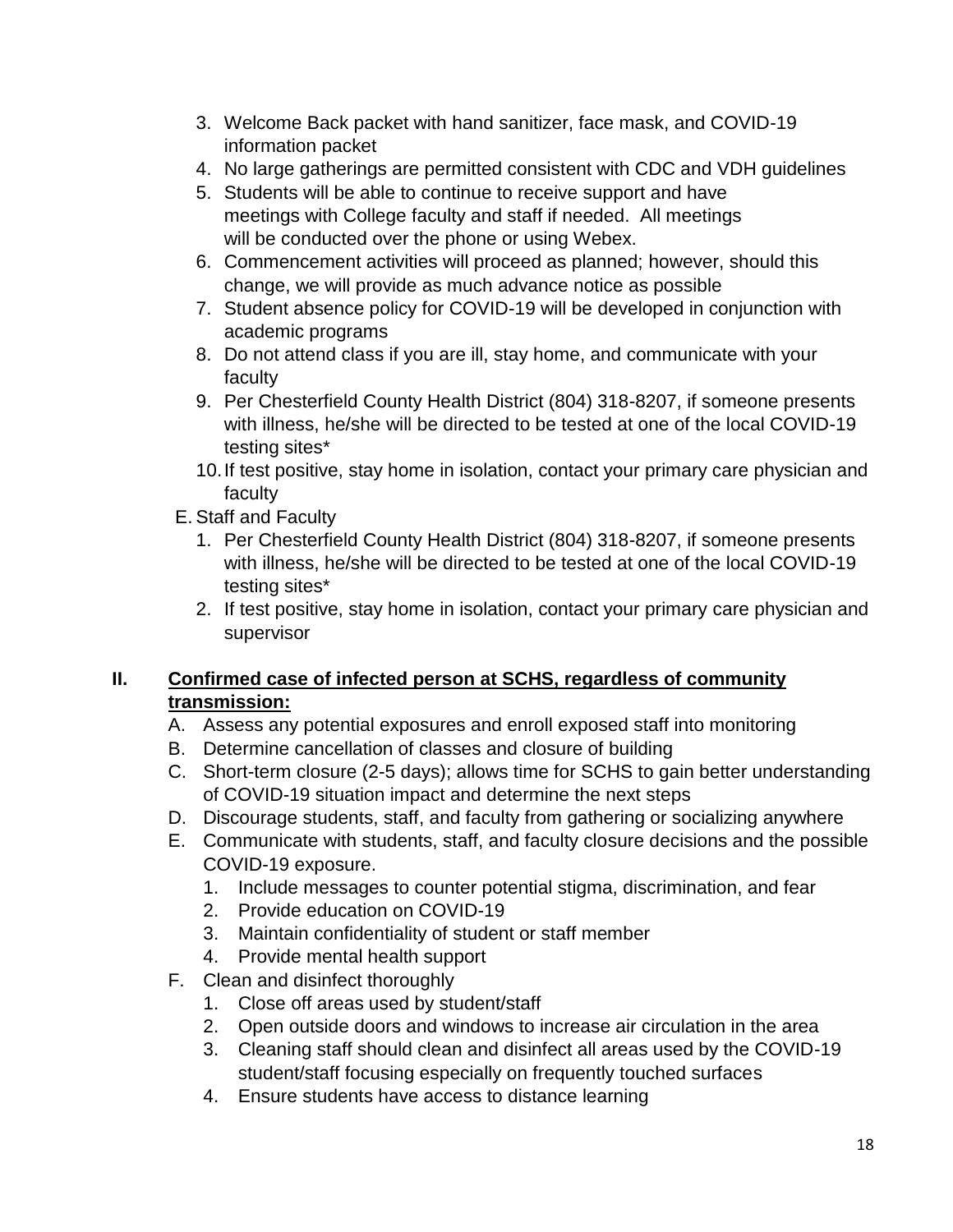- 5. Make decisions about extending the class suspension and event activity cancellation
	- a. When classes are suspended, SCHS will determine if building may stay open for staff or faculty that are not ill while students temporarily stop attending in-person classes
	- b. SCHS will determine if, when, and for how long to suspend classes and cancel events
	- c. SCHS will determine when students, staff, and faculty can return to campus and what additional steps are needed
	- d. SCHS will implement strategies to continue education and other related supports for students

## **III. No Community Transmission – Preparedness Phase**

- A. Education for students, staff, and faculty
	- 1. Share facts about COVID-19
	- 2. Keep calm and wash your hands
	- 3. Stop the spread of germs
	- 4. Symptoms of Coronavirus (COVID-19)
	- 5. What to do if you are sick
	- 6. Caring for someone sick at home
	- 7. 10 things you can do to manage your COVID-19 symptoms at home
	- 8. Cleaning and disinfecting your home
	- 9. When can you be around others after you have had or likely had COVID-19
	- 10. Dedicated section of website on COVID-19
	- 11. Wear a mask
- B. Reinforce healthy practices around students, staff, and faculty
	- 1. Require wearing of masks/face coverings
	- 2. Temperature screenings
	- 3. Social distancing
	- 4. Washing hands often
	- 5. Use of hand sanitizer
	- 6. Avoid touching your eyes, nose, or mouth
	- 7. Covering coughs and sneezes
	- 8. Encourage cleaning of personal items (cell phones and other electronics) and personal work areas
- C. Staff to:
	- 1. Intensify cleaning and disinfection efforts
	- 2. Clean and disinfect surfaces and objects frequently touched doorknobs, light switches, sink handles, countertops
	- 3. Provide disposable wipes to staff and faculty so that commonly used surfaces (keyboards, desks, remote controls) can be wiped down before use
	- 4. Ensure adequate supplies to support health hygiene
	- 5. Require sick students, staff, and faculty to stay home when sick